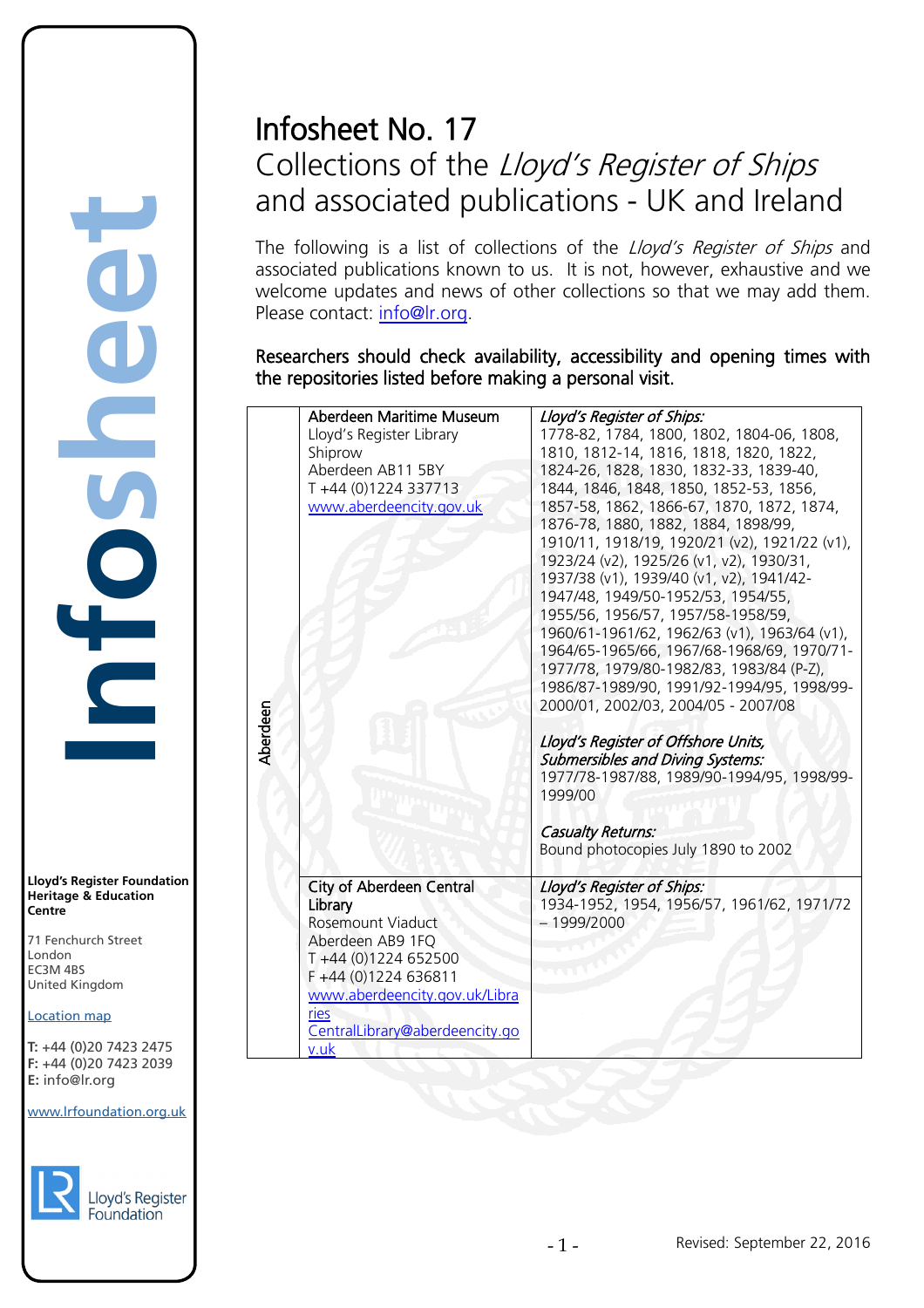**Lloyd's Register Foundation Heritage & Education Centre**

71 Fenchurch Street London EC3M 4BS United Kingdom Information Services EC3M 4BS

### Location map

T: +44 (0)20 7423 2475 **F:** +44 (0)20 7423 2039 Fax: +44 (0)20 7423 2039 **E:** info@lr.org  $F \rightarrow (0/20, 1 + 2)$ 



| Belfast    | <b>Ulster Folk and Transport</b><br>Museum<br>Cultra<br>Hollywood<br>County Down BT18 0EU<br>T +44 (0)28 9042 8428<br>www.uftm.org.uk                                                                                                                                                                                                                     | Lloyd's Register of Ships:<br>1764-2007, 2009-10 (incomplete)<br><b>Casualty Returns:</b><br>Bound photocopies July 1890 to 2002<br>Lloyd's Register of Yachts:<br>1878-1888, 1890-1906, 1908-1915, 1919-<br>1939, 1957-1979<br>Lloyd's Register of Offshore Units,<br><b>Submersibles and Diving Systems:</b><br>1977/78-1994/95<br>Maritime Guide:<br>1984-1990, 1992 and 1994                                                                                                                                       |
|------------|-----------------------------------------------------------------------------------------------------------------------------------------------------------------------------------------------------------------------------------------------------------------------------------------------------------------------------------------------------------|------------------------------------------------------------------------------------------------------------------------------------------------------------------------------------------------------------------------------------------------------------------------------------------------------------------------------------------------------------------------------------------------------------------------------------------------------------------------------------------------------------------------|
| Birmingham | <b>Birmingham City Archives</b><br>Birmingham Central Library<br>Social Sciences Department<br>Chamberlain Square<br>Birmingham B3 3HQ<br>www.birmingham.gov.uk/archiv<br>$e$                                                                                                                                                                             | Lloyd's Register of Ships:<br>1764, 1775, 1778, 1782, 1790, 1800-1802,<br>1804, 1806-1807, 1811-1813, 1815-1816,<br>1818-1824, 1826-1832, 1834-1847, 1849-<br>1872, 1886/87, 1896/97, 1919/20, 1938/39-<br>1994/95, 1998/99-2000/01, 2004/05, 2009-10<br>No longer keeping current editions.<br>List of Shipowners:                                                                                                                                                                                                    |
|            |                                                                                                                                                                                                                                                                                                                                                           | 1972 to 1996                                                                                                                                                                                                                                                                                                                                                                                                                                                                                                           |
| Cornwal    | The Courtney Library and<br><b>Cornish History Research Centre</b><br>The Royal Cornwall Museum<br>25 River Street, Truro<br>Cornwall TR1 2SJ<br>ric@royalcornwallmuseum.org.u<br>www.royalcornwallmuseum.org<br>.uk/courtney-library/<br>The Bartlett Library<br>National Maritime Museum<br>Cornwall<br>Discovery Quay<br>Falmouth<br>Cornwall TR11 3QY | Lloyd's Register of Ships:<br>1894/95, 1919/20, 1924/25, 1933/34-<br>1934/35, 1945/46, 1948/49, 1953/54,<br>1955/56, 1961/62-1965/66, 1967/68, 1976/7,<br>1980/81, 1985/86<br>Lloyd's Register of Yachts:<br>1889 to 1980.<br>(Access is by appointment only)<br>Lloyd's Register of Ships:<br>1764; 1778-9; 1779-80; 1781-82; 1790; 1792<br>to 1796; 1798 to 1800; 1802; 1805; 1807;<br>1808-09; 1811-12 to 1893-94; 1895-96 to<br>1899-1900; 1901-02 to 1907-08. 1909-10 to<br>1913-14; 1916-17 to 2007-08; 2009-10. |
|            | T: +44 (0)1326 214579                                                                                                                                                                                                                                                                                                                                     | <b>Casualty Returns:</b><br>Bound photocopies July 1890 to 2002                                                                                                                                                                                                                                                                                                                                                                                                                                                        |
| Cumbria    | The Beacon<br><b>West Strand</b><br>Whitehaven<br>Cumbria CA28 7LY<br>T: +44 (0)1946 592302<br>https://thebeacon-<br>whitehaven.co.uk/                                                                                                                                                                                                                    | Lloyd's Register of Ships:<br>Please contact the institution for details of their<br>holdings<br><b>SAN</b>                                                                                                                                                                                                                                                                                                                                                                                                            |
| Devon      | University of Plymouth Library<br><b>Drake Circus</b><br>Plymouth<br>Devon PL4 8AA<br>T +44 (0)1752 587228<br>julie.watson@plymouth.ac.uk                                                                                                                                                                                                                 | Lloyd's Register of Ships:<br>Current year and preceding year                                                                                                                                                                                                                                                                                                                                                                                                                                                          |
|            | Devon Library Services<br>Exeter Central Library<br>Castle Street<br>Exeter<br>Devon EX4 3PQ                                                                                                                                                                                                                                                              | Lloyd's Register of Ships:<br>1856/57, 1946/47-1947/48, 1950/51-1954/55,<br>1958/59-1962/63, 1965/66, 1968/69-1981/82,<br>1984/85-1998/99                                                                                                                                                                                                                                                                                                                                                                              |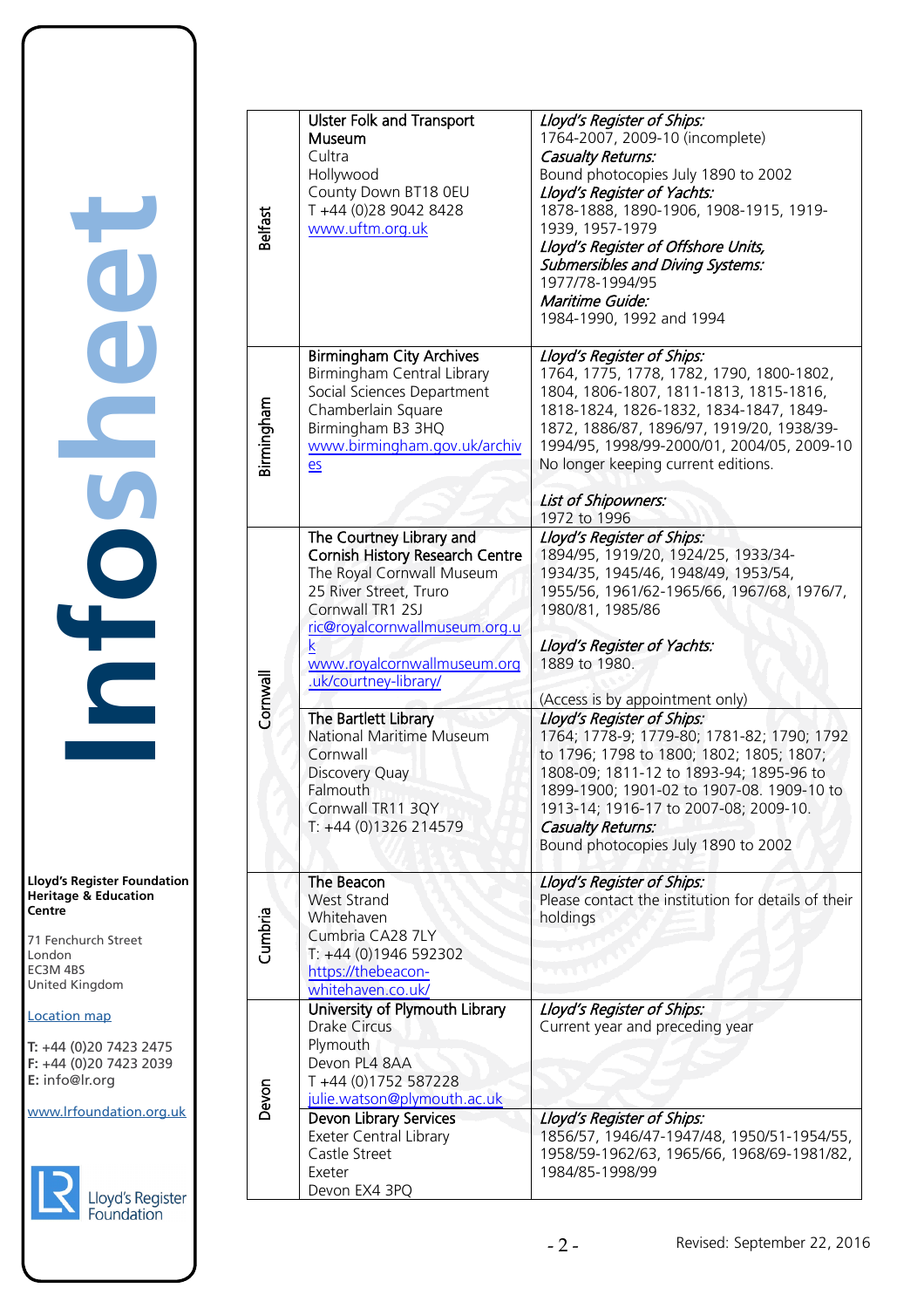**Infosheet Dep** rd's Register Foundat<br>
itage & Education<br>
tre<br>
Eenchurch Street<br>
don<br>
M 4BS<br>
ted Kingdom<br>
ation map<br>
44 (0)20 7423 2475<br>
44 (0)20 7423 2039<br>
nfo@lr.org CHOSE

**Lloyd's Register Foundation Heritage & Education Centre**

71 Fenchurch Street London EC3M 4BS United Kingdom Information Services EC3M 4BS

# Location map

T: +44 (0)20 7423 2475 **F:** +44 (0)20 7423 2039 Fax: +44 (0)20 7423 2039 **E:** info@lr.org  $F \rightarrow (0/20, 1 + 2)$ 



| Dundee                 | <b>Dundee District Libraries</b>                         | Lloyd's Register of Ships:                                                               |
|------------------------|----------------------------------------------------------|------------------------------------------------------------------------------------------|
|                        | The Wellgate<br>Dundee DD1 1DB                           | 1885/86, 1887/88, 1888/89, 1891/92,                                                      |
|                        | http://www.leisureandculturedu                           | 1893/94, 1898/99, 1900/01, 1913/14 -                                                     |
|                        | ndee.com/library                                         | 1918/19, 1935/36, 1937/38 - 1943/44,<br>1946/47, 1950/51 - 1955/56, 1957/58 -            |
|                        |                                                          | 1959/60, 1961/62, 1962/63, 1967/68 -                                                     |
|                        |                                                          | 1970/71, 1972/73, 1973/74, 1975/76 -                                                     |
|                        |                                                          | 1980/81, 1982/83, 1985/86 - 1989/90,                                                     |
|                        |                                                          | 1991/92 - 2015/16                                                                        |
|                        |                                                          |                                                                                          |
|                        | Edinburgh City Libraries and                             | Lloyd's Register of Ships:                                                               |
|                        | <b>Information Services</b><br>Central Reference Library | 1938/39, 1949/50-1956/57, 1976/77-2001/02                                                |
| Edinburgh              | George IV Bridge                                         |                                                                                          |
|                        | Edinburgh EH1 1EG                                        |                                                                                          |
|                        | www.edinburgh.gov.uk/libraries                           |                                                                                          |
|                        |                                                          |                                                                                          |
|                        | The Maritime Institute of Ireland                        |                                                                                          |
|                        | Haigh Terrace                                            | Lloyd's Register of Ships:<br>1842-2001/02, 2004/05 - 2007/08                            |
| Republic of<br>Ireland | Dun Loaghaire                                            | (incomplete)                                                                             |
|                        | <b>County Dublin</b>                                     |                                                                                          |
|                        | www.mii.connect.ie                                       |                                                                                          |
|                        | The Nottage Institute                                    | Lloyd's Register of Ships:                                                               |
|                        | The Quay<br>Wivenhoe                                     | Please contact the institution for details of their<br>holdings                          |
|                        | Colchester                                               |                                                                                          |
|                        | Essex CO7 9BX                                            |                                                                                          |
| Essex                  | The Motorboat Museum<br>Wat Tyler Country Park           | Lloyd's Register of Ships:<br>1911/12 to date (incomplete)                               |
|                        | Pitsea Hall Lane                                         |                                                                                          |
|                        | Basildon                                                 |                                                                                          |
|                        | Essex SS16 4UH<br>www.motorboatmuseum.org.u              |                                                                                          |
|                        | k                                                        |                                                                                          |
|                        | Scottish Business Archive at the                         | Lloyd's Register of Ships:                                                               |
|                        | University of Glasgow<br>13 Thurso Street                | 1834/35-1975/76, 1977/78-1986/87, 1989/90-<br>1991/92, 1998/99-2001/02, 2004/05, 2005/06 |
|                        | Glasgow G11 6PE                                          | <b>Casualty Returns:</b>                                                                 |
|                        |                                                          | Bound photocopies July 1890 to 2002                                                      |
|                        | The Mitchell Library<br>North Street                     | Lloyd's Register of Ships:<br>Please contact the institution for details of their        |
| Glasgow                | Glasgow G3 7DW                                           | holdings                                                                                 |
|                        | www.mitchelllibrary.org                                  |                                                                                          |
|                        | The Museum of Transport                                  | Lloyd's Register of Ships:                                                               |
|                        | 1 Bunhouse Road                                          | 1764-1998/99 (incomplete)                                                                |
|                        | Glasgow G3 8DP<br>www.glasgowmuseums.com                 |                                                                                          |
|                        |                                                          |                                                                                          |
|                        | <b>Grimsby Central Reference</b><br>Library              | Lloyd's Register of Ships:<br>1764, 1768, 1776, 1778-1883/84, 1786/87,                   |
| Grimsby                | Town Hall Square                                         | 1789/90-1815/16, 1818/19-1901/02, 1906/07-                                               |
|                        | <b>Great Grimsby</b>                                     | 1907/08, 1910/11-2001/02                                                                 |
|                        | South Humberside DN31 1HG                                |                                                                                          |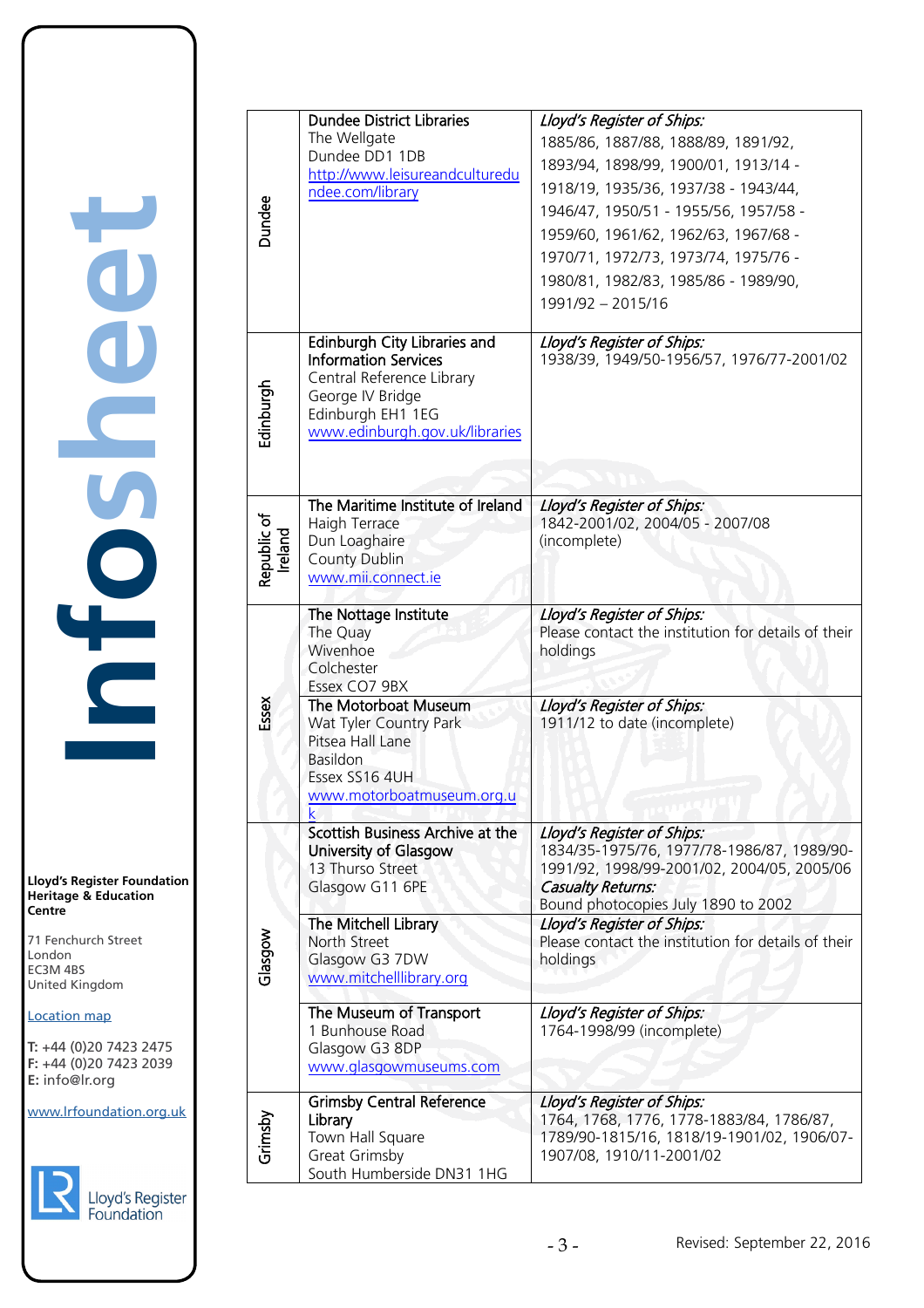**Lloyd's Register Foundation Heritage & Education Centre** rd's Register Foundat<br>
itage & Education<br>
tre<br>
Eenchurch Street<br>
don<br>
M 4BS<br>
ted Kingdom<br>
ation map<br>
44 (0)20 7423 2475<br>
44 (0)20 7423 2039<br>
nfo@lr.org

**Infosheet**

CO-CO

**Dep** 

71 Fenchurch Street London EC3M 4BS United Kingdom Information Services

### Location map

T: +44 (0)20 7423 2475 **F:** +44 (0)20 7423 2039 Fax: +44 (0)20 7423 2039 **E:** info@lr.org  $F \rightarrow (0/20, 1 + 2)$ 

EC3M 4BS



| loyd's Register |  |
|-----------------|--|
| oundation       |  |

| Hartlepool | North-East England Maritime<br>Archaeology Research Archive<br>Sir William Gray House<br>Clarence Road<br>Hartlepool<br><b>TS24 8BT</b>                                                                                        | Lloyd's Register of ships, all apart from:<br>C18 registers<br>1803, 1807, 1808, 1917, 1840, 1849, 1933-<br>44, 1946-48, 1950-51, 1954-55                                                                                                                                        |
|------------|--------------------------------------------------------------------------------------------------------------------------------------------------------------------------------------------------------------------------------|----------------------------------------------------------------------------------------------------------------------------------------------------------------------------------------------------------------------------------------------------------------------------------|
| 로          | <b>Hull Maritime Museum</b><br>Queen Victoria Square<br>Hull HU1 3DX<br>T: +44 (0)1482 613902<br>www.hullcc.gov.uk                                                                                                             | Lloyd's Register of Ships:<br>1840/41 - 2000/01, 2004/05 (incomplete)<br><b>Casualty Returns:</b><br>Bound photocopies July 1890 to 2002<br>HAVE PASSED COLLECTION TO THE<br><b>CENTRAL LIBRARY</b>                                                                              |
|            | <b>Hull City Libraries</b><br><b>Central Library</b><br>Albion Street<br>Hull HU1 3TF<br>www.hullcc.gov.uk                                                                                                                     | Lloyd's Register of Ships:<br>1764, 1768, 1776, 1778-1784, 1786-1816,<br>1818-1888/89, 1890/91-1899/00, 1904/05,<br>1909/10, 1914/15-1916/17, 1918/19,<br>1920/21, 1924/25-2001/02                                                                                               |
| Kent       | The World Ship Society<br><b>PO Box 706</b><br>Gravesend<br>Kent DA12 5UB<br>www.worldshipsociety.org                                                                                                                          | Lloyd's Register of Ships:<br>1850 to date. Members only.                                                                                                                                                                                                                        |
| ancaster   | Lancaster Maritime Museum<br><b>Custom House</b><br>St George's Quay<br>Lancaster LA1 1RB<br>T: +44 (0)1524 382264<br>www.lancashire.gov.uk                                                                                    | Lloyd's Register of Ships:<br>1764 - 2000/01, 2004/05, 2007/08<br><b>Casualty Returns:</b><br>Bound photocopies July 1890 to 2002                                                                                                                                                |
| Leeds      | <b>Leeds Central Library</b><br><b>Municipal Buildings</b><br>Calverley Street<br>Leeds LS1 3AB                                                                                                                                | Lloyd's Register of Ships:<br>1914/15 (vol 1), 1928/29, 1931/32, 1934/35<br>(vol 2), 1943/44, 1946/47, 1948/49-1949/50,<br>1952/53, 1954/55, 1956/57, 1958/59,<br>1960/61, 1962/63-1968/69, 1970/71,<br>1972/73, 1974/75 - 2000/01                                               |
| Liverpool  | <b>NMGM Maritime Archives and</b><br>Library<br>Merseyside Maritime Museum<br><b>Albert Dock</b><br>Liverpool L3 4AQ<br>T: +44 (0)151 207 0001<br>www.liverpoolmuseums.org.uk/<br>maritime/archive/                            | Lloyd's Register of Ships:<br>1764 - 2001/02, 2004/05, 2005/06, 2007/08<br><b>Casualty Returns:</b><br>Bound photocopies July 1890 to 2002                                                                                                                                       |
| London     | Lloyd's Register Foundation<br>Heritage & Education Centre<br>71 Fenchurch Street<br>London EC3M 4BS<br>T: +44 (0)20 7423 2475<br>E: info@lr.org<br>http://www.lrfoundation.org.uk<br>/public_education/reference-<br>library/ | Lloyd's Register of Ships:<br>1764 to date<br><b>Casualty Returns:</b><br>July 1890 to date<br><b>Wreck Books:</b><br>1940 to 1977<br>Lloyd's Register of Offshore Units,<br><b>Submersibles and Diving Systems:</b><br>1977/78 to 2001/02<br>Maritime Guide:<br>1984 to 2001/02 |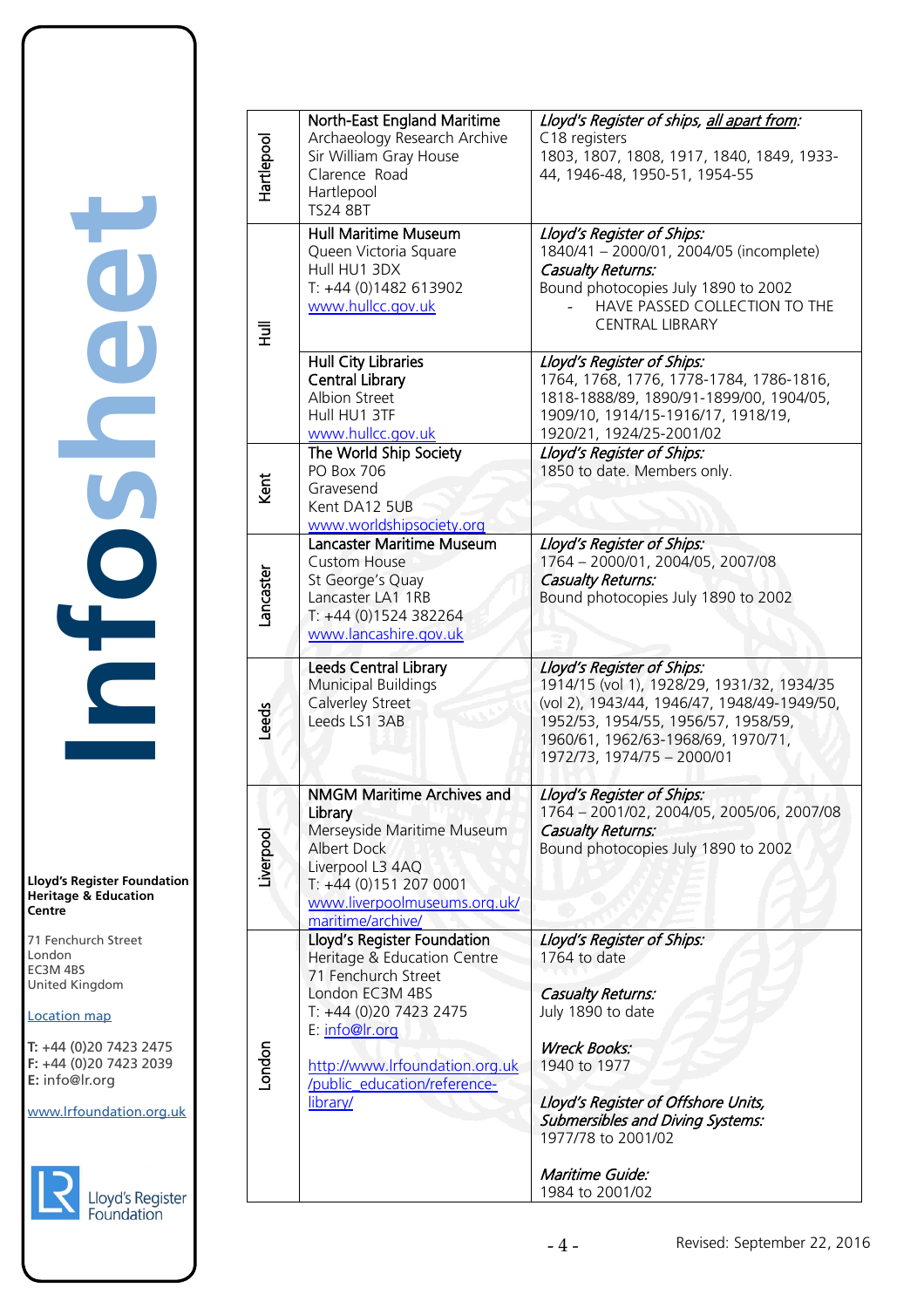**Lloyd's Register Foundation Heritage & Education Centre**

71 Fenchurch Street London EC3M 4BS United Kingdom Information Services

### Location map

T: +44 (0)20 7423 2475 **F:** +44 (0)20 7423 2039 Fax: +44 (0)20 7423 2039 **E:** info@lr.org  $F \rightarrow (0/20, 1 + 2)$ 

EC3M 4BS





|               | Lloyd's Marine Collection<br><b>Guildhall Library</b><br>Aldermanbury<br>London EC2P 2EJ<br>Attn: Declan Barriskill, Keeper<br>T: +44 (0)20 7332 1868/70<br>www.cityoflondon.gov.uk | Lloyd's Register of Ships:<br>1764-1785, 1794-1833/34, 1836/37-1886/87,<br>1888/89 to 2001/02, 2004/05 to 2007/08<br><b>Casualty Returns:</b><br>Bound photocopies July 1890 to 2002<br>Lloyd's Register of Yachts:<br>1889 to 1980 (some gaps).<br>Lloyd's Register of American Yachts:<br>1909, 1929 to 1942 and 1947 to 1977.            |
|---------------|-------------------------------------------------------------------------------------------------------------------------------------------------------------------------------------|---------------------------------------------------------------------------------------------------------------------------------------------------------------------------------------------------------------------------------------------------------------------------------------------------------------------------------------------|
|               | <b>Tower Hamlets Local History</b><br>Library<br><b>Bancroft Library</b><br>277 Bancroft Road<br>London E1 4DQ                                                                      | Lloyd's Register of Ships:<br>1842/43, 1844/45, 1851/52, 1857/58,<br>1861/62, 1863/64, 1866/67-1867/68,<br>1869/70, 1876/77-1878/79, 1880/81,<br>1884/85, 1890/91-1891/92, 1894/95-1895/96,<br>1897/98-1898/99, 1911/12, 1918/19,<br>1920/21, 1926/27, 1932/33, 1935/36-<br>1938/39, 1941-42, 1944/45, 1954/55,<br>1977/78-1978/79, 2001-02 |
|               | Royal Thames Yacht Club<br>60 Knightsbridge<br>London SW1X 7LF<br>www.royalthames.com                                                                                               | Lloyd's Register of Ships:<br>Members only.                                                                                                                                                                                                                                                                                                 |
|               | The Caird Library<br><b>National Maritime Museum</b><br>Park Row<br>Greenwich<br>London SE10 9NF<br>www.rmg.co.uk/national-<br>maritime-museum/caird-library                        | Lloyd's Register of Ships:<br>1764 to 1785 and 1794 to date<br>Lloyd's Register of Yachts:<br>1879 to 1980                                                                                                                                                                                                                                  |
| owestoft      | Lowestoft Maritime Museum<br><b>Sparrows Nest</b><br><b>Whapload Road</b><br>Lowestoft<br>Suffolk NR32 1XG<br>T: +44 (0) 1502 561963<br>www.lowestoftmaritimemuseu<br>m.org.uk      | Lloyd's Register of Ships:<br>Please contact the institution for details of their<br>holdings.                                                                                                                                                                                                                                              |
| Manchester    | <b>Manchester Central Library</b><br>St Peter's Square<br>Manchester M2 5PD<br>www.manchester.gov.uk/librari<br>$e$                                                                 | Lloyd's Register of Ships:<br>1925/26-1926/27, 1932/33, 1935/36-1940/41,<br>1945/46-1946/47, 1952/53-1999/00.                                                                                                                                                                                                                               |
| Middlesbrough | Middlesbrough Group Library<br>Victoria Square<br>Middlesbrough<br>Cleveland TS1 2AY                                                                                                | Lloyd's Register of Ships:<br>1835-2001/02                                                                                                                                                                                                                                                                                                  |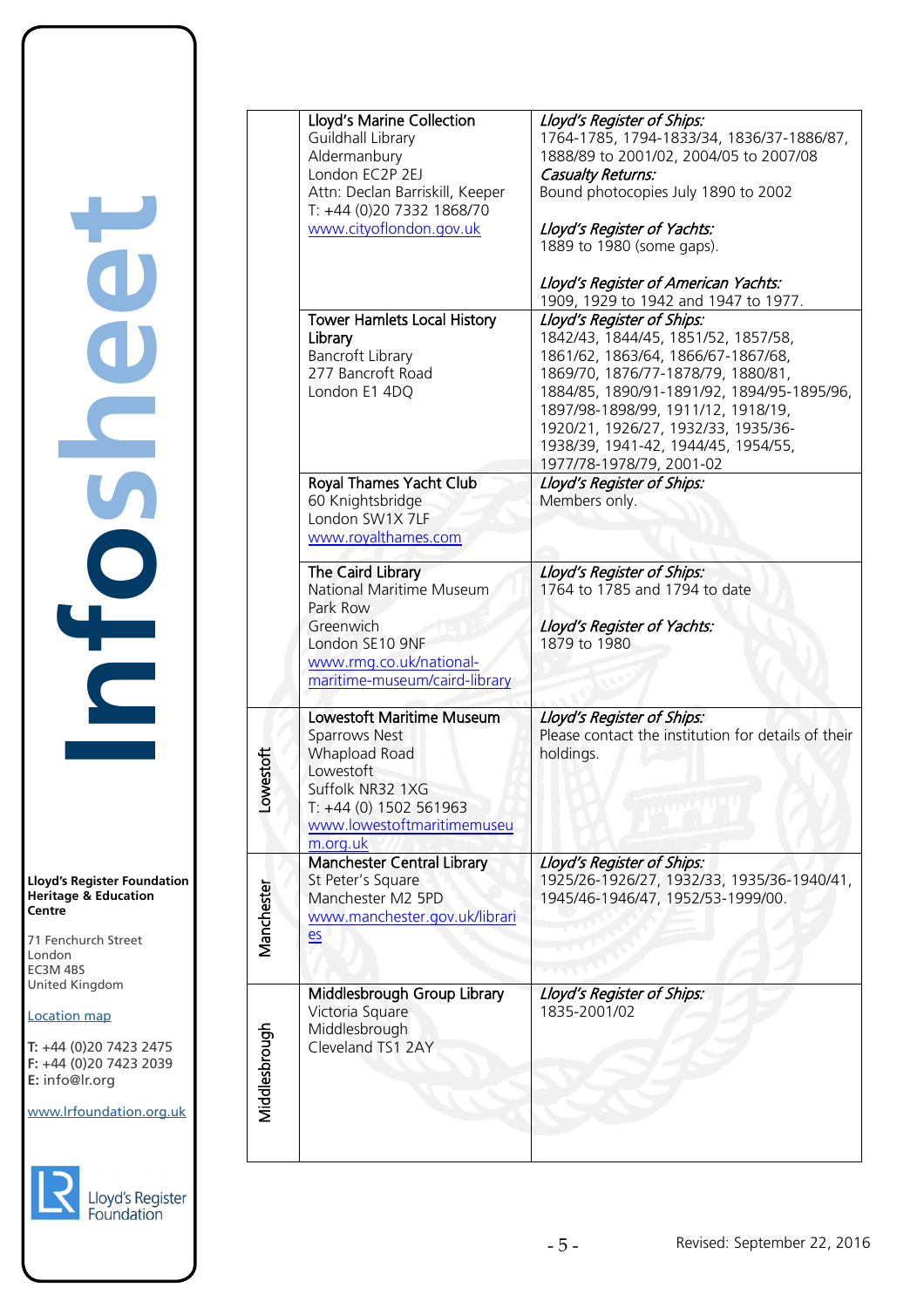**Lloyd's Register Foundation Heritage & Education Centre** rd's Register Foundat<br>
itage & Education<br>
tre<br>
Eenchurch Street<br>
don<br>
M 4BS<br>
ted Kingdom<br>
ation map<br>
44 (0)20 7423 2475<br>
44 (0)20 7423 2039<br>
nfo@lr.org

**Infosheet**

CECS<sub>D</sub>

COO

71 Fenchurch Street London EC3M 4BS United Kingdom Information Services

### Location map

T: +44 (0)20 7423 2475 **F:** +44 (0)20 7423 2039 **E:** info@lr.org  $F + F + (0)207723273$ 

EC3M 4BS



| yd's Register |  |
|---------------|--|
|               |  |
| undation      |  |

|           | Newcastle-upon-Tyne City                                         | Lloyd's Register of Ships:                                                           |
|-----------|------------------------------------------------------------------|--------------------------------------------------------------------------------------|
|           | Libraries & Art Galleries Central<br>Library                     | 1764, 1768, 1776-1784, 1789-1816, 1818-<br>1900/01, 1907/08-1937-38, 1939/40-2001/02 |
|           | PO Box 1DX                                                       |                                                                                      |
|           | Newcastle-upon-Tyne NE99                                         |                                                                                      |
|           | 1DX                                                              |                                                                                      |
|           | The Marine Technology Special<br>Collection                      | Lloyd's Register of Ships<br>1925-2000 (incomplete)                                  |
|           | School of Marine Science and                                     |                                                                                      |
|           | Technology,                                                      | Lloyd's Register Rules                                                               |
|           | Newcastle University                                             | Contact institution                                                                  |
|           | Room 3.32 Armstrong Building<br>Queen Victoria Road              |                                                                                      |
|           | Newcastle-upon-Tyne                                              |                                                                                      |
| Newcastle | NE1 7RU                                                          |                                                                                      |
|           | http://www.ncl.ac.uk/marine/fac                                  |                                                                                      |
|           | ilities/library/specialcollection/                               |                                                                                      |
|           | Tyne and Wear Archives Service                                   | Lloyd's Register of Ships:                                                           |
|           | <b>Blandford House</b>                                           | Please contact the institution for details of their                                  |
|           | <b>Blandford Square</b><br>Newcastle-upon-Tyne NE1 4JA           | holdings                                                                             |
|           | www.tyneandweararchives.org.                                     | <b>Casualty Returns:</b>                                                             |
|           | $\underline{uk}$                                                 | Bound photocopies July 1890 to 2002                                                  |
|           |                                                                  | Survey reports:                                                                      |
|           |                                                                  | Please contact the institution for details of their                                  |
|           |                                                                  | holdings                                                                             |
| Norfolk   | <b>Great Yarmouth Central Library</b>                            | Lloyd's Register of Ships:                                                           |
|           | <b>Tolhouse Street</b><br><b>Great Yarmouth</b>                  | Current year only                                                                    |
|           | Norfolk NR30 2SH                                                 |                                                                                      |
|           | <b>Special Collections Library</b>                               | Lloyd's Register of Ships:                                                           |
|           | Southampton Central Library                                      | 1764, 1768, 1776, 1778-1784, 1786-1802,                                              |
|           | Civic Centre                                                     | 1804-1807, 1809-1816, 1818-1899/1900,                                                |
|           | Southampton SO14 7LW                                             | 1902/03, 1904/5, 1907/8, 1909/10-1910/11,                                            |
|           | T: +44 (0) 23 8083 2205<br>www.southampton.gov.uk                | 1913/14-2012/13 (1803 & 1808 -<br>Underwriters editions)                             |
| Southampt |                                                                  |                                                                                      |
|           | <b>Warsash Maritime Academy</b><br>Warsash Campus                | Lloyd's Register of Ships:<br>1927/28-1928/29, 1937/38-1939/40, 1944/45,             |
|           | Newton Road, Warsash,                                            | 1952/53, 1957/58-1983/84, 1986/87-2001-02,                                           |
|           | Southampton                                                      | 2004/05 - 2007/08, 2009/10                                                           |
|           | SO31 9ZL<br>T: +44 (0) 1489 576161                               |                                                                                      |
|           | www.warsashacademy.co.uk/h                                       |                                                                                      |
|           | ome.aspx                                                         |                                                                                      |
|           | <b>Stockton Central Library</b><br>Church Road                   | Lloyd's Register of Ships:<br>Please contact the institution for details of their    |
|           | Stockton-on-Tees                                                 | holdings                                                                             |
| Stockton  | Cleveland TS18 1TU                                               |                                                                                      |
|           | T: +44 (0) 1642 528079                                           |                                                                                      |
|           | www.stockton.gov.uk/arts-<br>culture-and-leisure/libraries/find- |                                                                                      |
|           | your-local-library/stockton-                                     |                                                                                      |
|           | central-library-and-customer-                                    |                                                                                      |
|           | service-centre                                                   |                                                                                      |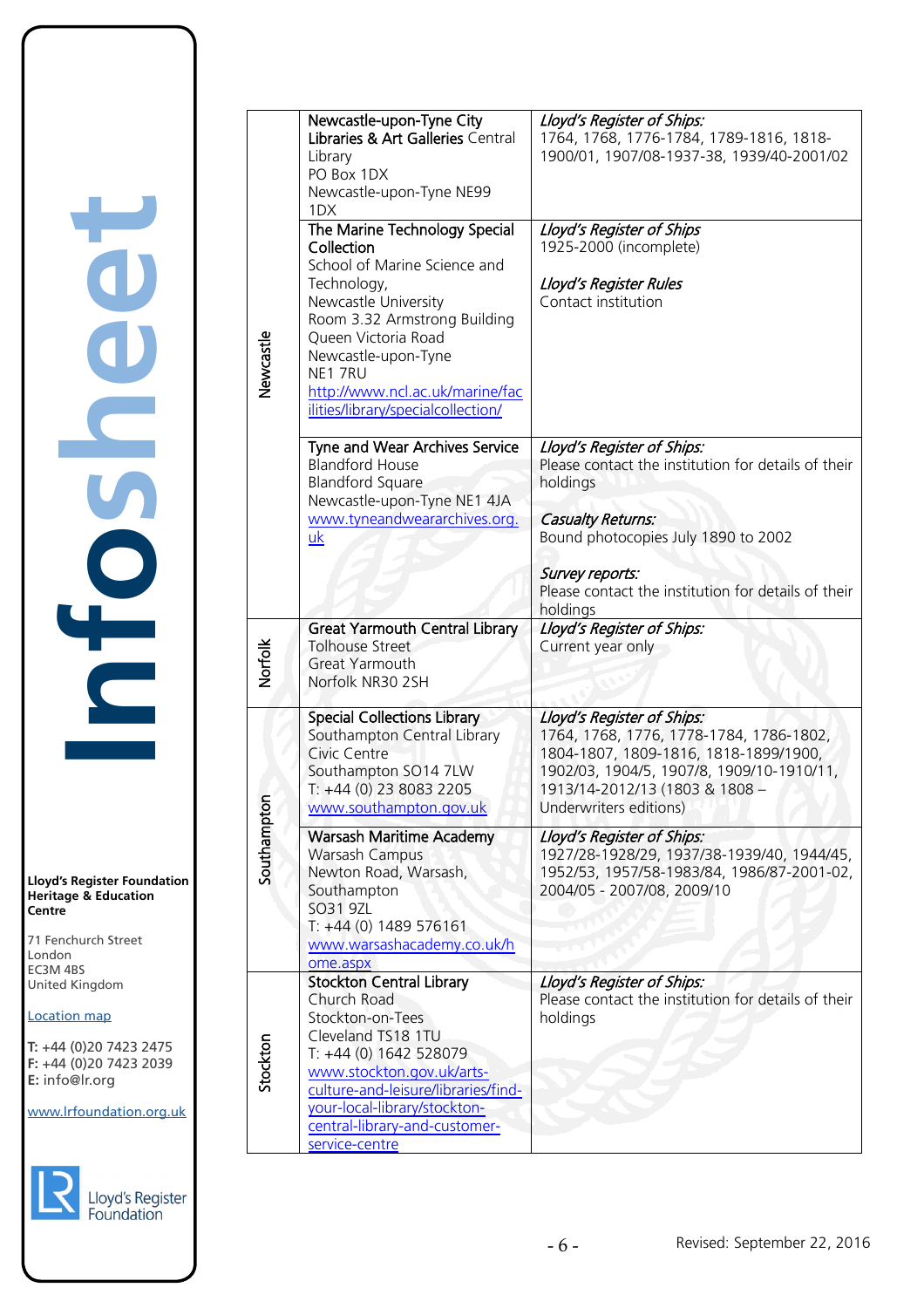**Lloyd's Register Foundation Heritage & Education Centre**

71 Fenchurch Street London EC3M 4BS United Kingdom Information Services EC3M 4BS

# Location map

T: +44 (0)20 7423 2475 **F:** +44 (0)20 7423 2039 Fax: +44 (0)20 7423 2039 **E:** info@lr.org  $F \rightarrow (0/20, 1 + 2)$ 

www.lrfoundation.org.uk



| Sunderland | <b>City Library &amp; Arts Centre</b><br>28-30 Fawcett Street<br>Sunderland SR1 1RE                                                                                                                                                                                                                                                                                                                                                                                                                                                                                       | Lloyd's Register of Ships:<br>1816, 1818, 1819, 1820-1822, 1833,<br>1838/39, 1848/49, 1851/52, 1854/55-<br>1857/58, 1861/62-1862/63, 1867/68-1868/69,<br>1871-72, 1874/75-2001/02                                                                                                                                                                                                                                                                                                                                                 |
|------------|---------------------------------------------------------------------------------------------------------------------------------------------------------------------------------------------------------------------------------------------------------------------------------------------------------------------------------------------------------------------------------------------------------------------------------------------------------------------------------------------------------------------------------------------------------------------------|-----------------------------------------------------------------------------------------------------------------------------------------------------------------------------------------------------------------------------------------------------------------------------------------------------------------------------------------------------------------------------------------------------------------------------------------------------------------------------------------------------------------------------------|
| Wales      | <b>National Museum Wales</b><br>Department of Industry<br>National Waterfront Museum<br>Oystermouth Road<br>Maritime Quarter<br>Swansea, SA1 3RD<br>+44 (0)1792 638 950<br>www.museumwales.ac.uk/curat<br>orial/industry/resources/maritim<br>e-history/<br>Holyhead Maritime Museum<br>Newry Beach, Holyhead,<br>Anglesey, LL65 1YD<br>T: +44 (0)1407 769745<br>www.holyheadmaritimemuseu<br>m.co.uk/<br><b>Gwynedd Archives Service -</b><br>Dolgellau<br>Archifdy Meirionnydd Archives<br>Cae Penarlag<br>Dolgellau<br>Gwynedd LL40 2YB<br>www.gwynedd.gov.uk/archives | Lloyd's Register of Ships<br>1764, 1775, 1779-1782, 1790, 1800, 1812,<br>1813, 1818-1820, 1824, 1827-29, 1832,<br>1836, 1837, 1839-1851, 1853, 1854, 1856,<br>1858-2007/08 (pre-1836 are facsimiles)<br>Lloyd's Register of Yachts<br>1939, 1946-1959, 1961-1973, 1975<br><b>World Casualty Statistics</b><br>1890-2002<br>Lloyd's Register of Ships:<br>Please contact the institution for details of their<br>holdings<br>Lloyd's Register of Ships:<br>1872/73, 1886/87, 1900/01, 1910/11,<br>1915/16-1916/17, 1924/25-2001/02 |
| Whitby     | Whitby Literary and<br>Philosophical Library and<br><b>Archive</b><br>Pannett Park, Whitby Museum,<br>Whitby<br>N. Yorkshire YO21 1RE<br>T+44 (0)1947 602908<br>(mornings only)<br>www.whitbymuseum.org.uk/                                                                                                                                                                                                                                                                                                                                                               | Lloyd's Register of Ships:<br>Please contact the institution for details of their<br>holdings                                                                                                                                                                                                                                                                                                                                                                                                                                     |
| Wiltshire  | <b>English Heritage Archive</b><br>The Engine House<br>Fire Fly Avenue<br>Swindon, SN2 2EH<br>T: +44 (0)1793 414600<br>http://www.english-<br>heritage.org.uk/daysout/propert<br>ies/national-monuments-record-<br>centre/                                                                                                                                                                                                                                                                                                                                                | Lloyd's Register of Ships:<br>Please contact the institution for details of their<br>holdings                                                                                                                                                                                                                                                                                                                                                                                                                                     |

Researchers should check availability, accessibility and opening times with the repositories listed before making a personal visit.